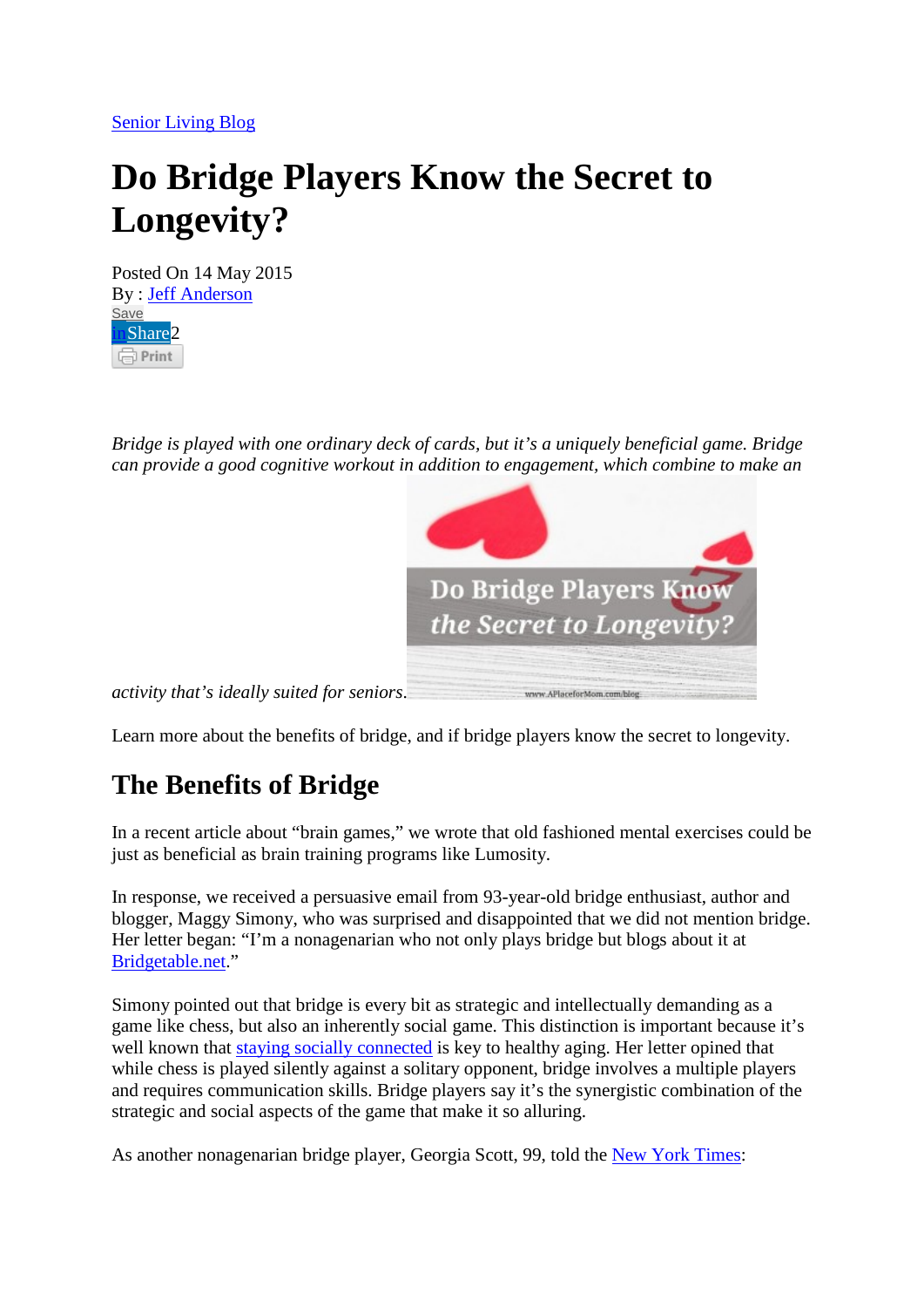"It's what keeps us going. It's where our closest friends are."

In the same Times article, neurologist Dr. Claudia Kawas referred to long-lived bridge players like Scott and Simony as "the most successful agers on earth." She went on to note, "We think, for example, that it's very important to use your brain, to keep challenging your mind, but all mental activities may not be equal. We're seeing some evidence that a social component may be crucial."

#### **Bridge and the Secret to Longevity**

Simony is a model of successful aging. At 93, she remains an influential figure in the worldwide bridge community and was even profiled in an in-depth Wall Street Journal article titled, ["A One-Woman Campaign for the Ladies' Bridge Lunch.](http://online.wsj.com/article/SB10001424052970203960804577243570572977672.html)" She is also participating in a study of people aged 90+ that aims to find factors linked to longevity.



*Bridge enthusiast and author Maggy Simony*

She is convinced that bridge is among the reason she has lived so well for so long: "Nonagenarians like me know that taking up bridge is one of the best life decisions they ever made… I won't be satisfied until learning to play bridge is included in every article on how to age well."

Simony, who is an aficionado of social bridge rather than competitive bridge, described how playing bridge helped her develop a new social circle after moving to a new place: "I moved to Florida to live near my daughter in in 2003 when I was 83. Do you realize how hard it is to make new friends at that age? But with bridge, it's different. I joined the Newcomers Club and I went to the Senior Center. Within a year or two I had a circle of totally new friends (in many cases much younger than me) who I play bridge with."

Of course, Simony is hardly the only example of bridge players enjoying remarkable longevity. The average American Contract Bridge League member is 67 years-old, so there are a lot of older bridge players out there. In July, Hazel Brunford, one of the top bridge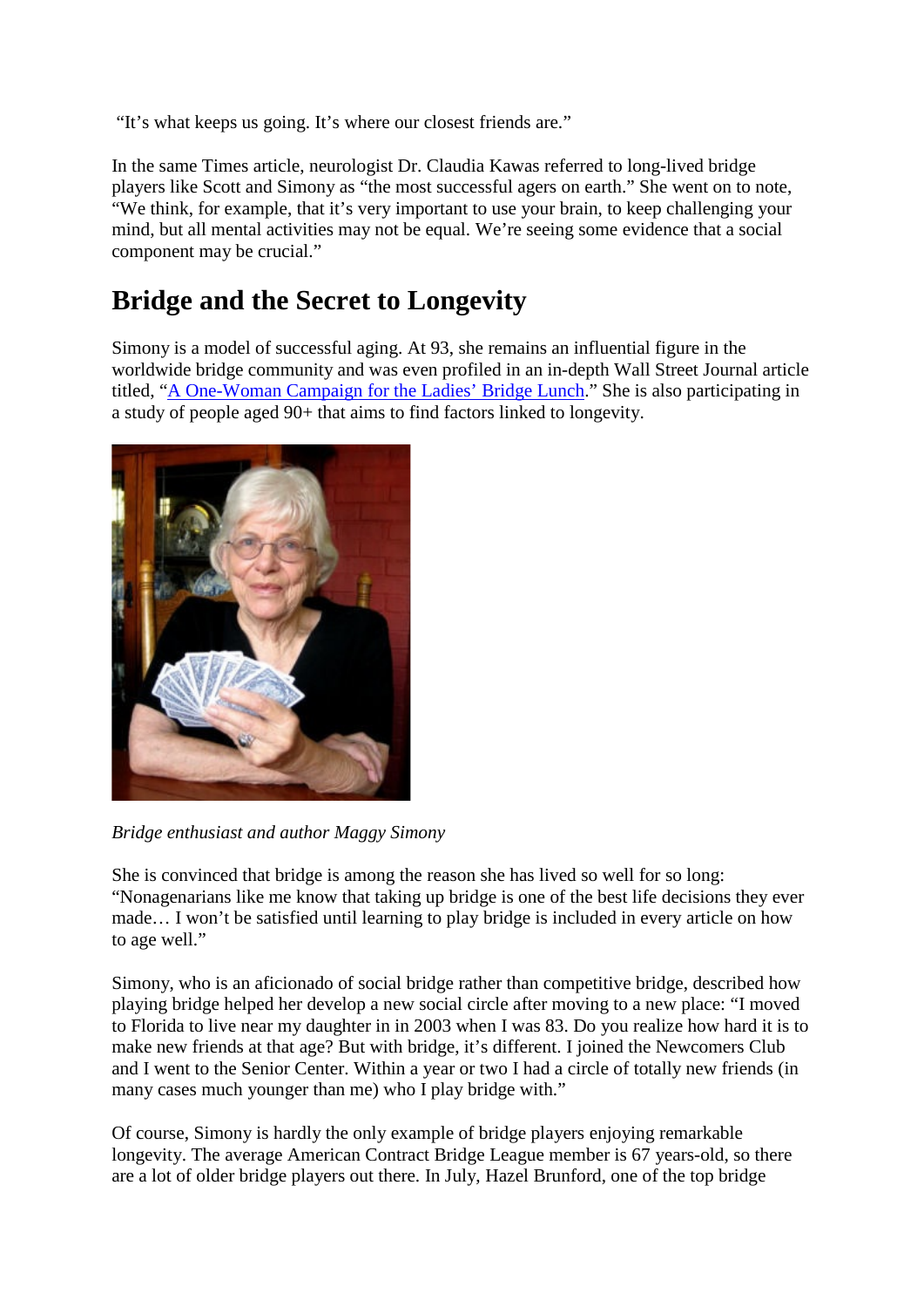players in Peterborough, Ontario [turned 100.](http://www.thepeterboroughexaminer.com/2013/07/05/queen-of-bridge-celebrating-100-years) Hazel is lore at her local bridge club, and when she makes a good play that has you looking foolish at the bridge table you've been "Hazelized" according to their club jargon.

I also spoke with 68 year-old Paul Bartron of [Tacoma, Washington](https://www.aplaceformom.com/senior-living/washington/tacoma) who is both the Washington State Senior Chess Champion and an avid bridge player. I met Bartron at the Tacoma Chess Club and asked him about about which game he prefers and was surprised by his answer. Speaking in a distinct English accent, he said, "I actually like bridge better, but only when I have a good partner" he said. "It's hard to set up a game and get four of my mates in one place, but when we do it's a load of fun." Bartron said that he plays bridge in a friend's home, usually over drinks, and agreed that it is a much more social game than chess.

## **The World of Bridge**



 *Bridge Tournament Hall*

Simony is an advocate for what she calls sociable bridge, which is an informal variety of the game. Social bridge can be quite different than competitive bridge, which is played in tournament halls instead of living rooms. Competitive bridge players usually play a variety of bridge called [duplicate bridge.](http://en.wikipedia.org/wiki/Duplicate_bridge) Duplicate bridge is for those who enjoy the thrill of victory and the feeling of mastery more than socializing over cards and hors d'oeuvres. In duplicate bridge, the rules are modified to minimize the element of chance. For example, every player in a tournament will play the same hands to ensure that it's the skilled rather than the lucky who are victorious.

There are approximately 160,000 players registered within the [American Contract Bridge](http://www.acbl.org/)  [League](http://www.acbl.org/) who play in sanctioned tournaments. Competitive bridge players focus on improving their skill over time. We got in touch with 71-year-old duplicate bridge player, Victor Bremson. He said he's a "youngster" at the tournaments he attends. He said that when you're a competitive bridge player "you're always trying to improve your game." The atmosphere at these tournaments can become charged enough that bridge partners will often turn on each other when things go wrong. "You find fault with your partner because they're not doing it your way," Bremson said.

Having a goal such as achieving mastery in bridge is a great way to keep engaged. And the concept of improving your bridge game over time could be considered a microcosm of improving yourself over time. Just as you always try to better your bridge skills, you can also always try to better yourself, no matter how old you are. It's this attitude of always